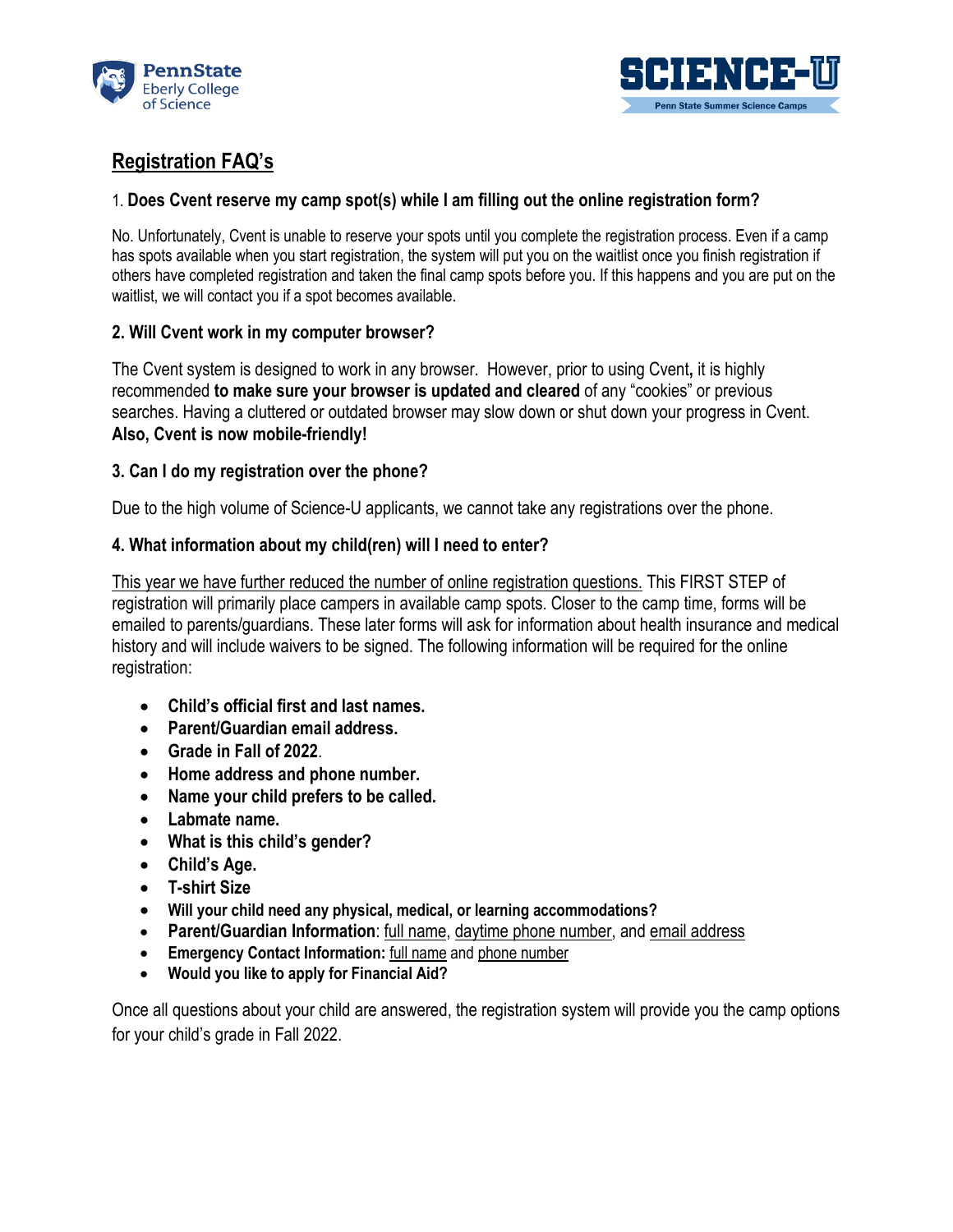



## **5. I registered my child(ren) previously for Science-U, is my information still in the system?**

No, Cvent does not save registration information from previous years. You will need to re-enter your contact information. However, on some computers with cluttered browsers, information may be automatically inserted. This should be avoided by updating and clearing your browser ahead of time.

## **6. If I start a registration and need to stop, can I save it and come back later?**

No, there is no "Save" option with our Cvent registration. If you close out of Cvent before completing a registration, you will lose any information that was entered. Also, Cvent will time-out after 20 minutes of inactivity.

## **7. How do I register multiple children from the same residence?**

To enter multiple children, begin by registering one child, and at the end of that page there is a button to add "Additional Participant"**.** Repeat as often as you need to. Please see the Registration Sneak Peek document for more details.

## **8. How do I apply for financial aid?**

During registration, there is a question that asks if your family wishes to apply for financial aid. If you click "yes", the Office of Science Outreach will email you an electronic Financial Aid application once registration is completed. Continue to the camp selection section and choose the camp for your child. Then, in the Payment section, select the "*No payment now – financial aid or scholarship*" choice. More details are provided on our website: <https://science.psu.edu/outreach/scienceu/scholarships>

#### **9. How will the camp options appear in Cvent?**

AFTER you enter all information for each child you are registering, Cvent proceeds to the camp selection portion. Available camps for a specific grade will be listed in chronological order. The dates, times, and prices of the different camps are also provided. If you are registering multiple children, the camp options specific for each child's school grade will be made available and you will be able to select which camp each child wants. Please see the Registration Sneak Peek document for an example.

#### **10. What if I make a mistake in my camp selection?**

If you click again on the dark blue "Selected" button for a camp, your child's name will appear with a blue checkmark next to it. Click on the blue checkmark to remove it and then click "Confirm". This will remove your child from that camp.

The registration system also allows you to go backwards by clicking the "Previous" button at the bottom of each page. In addition, there are sections of the registration where you can review your information and edit or remove your answers.

#### **11. How do I register my child(ren) for Extended Care?**

Extended Care is available for children entering grades 2-8. For each camp week, all Extended Care options, AM only, PM only, and BOTH, are listed together in one section. These options are placed underneath the camps for that corresponding week. You will need to click on one of the options. If registering a child for multiple weeks of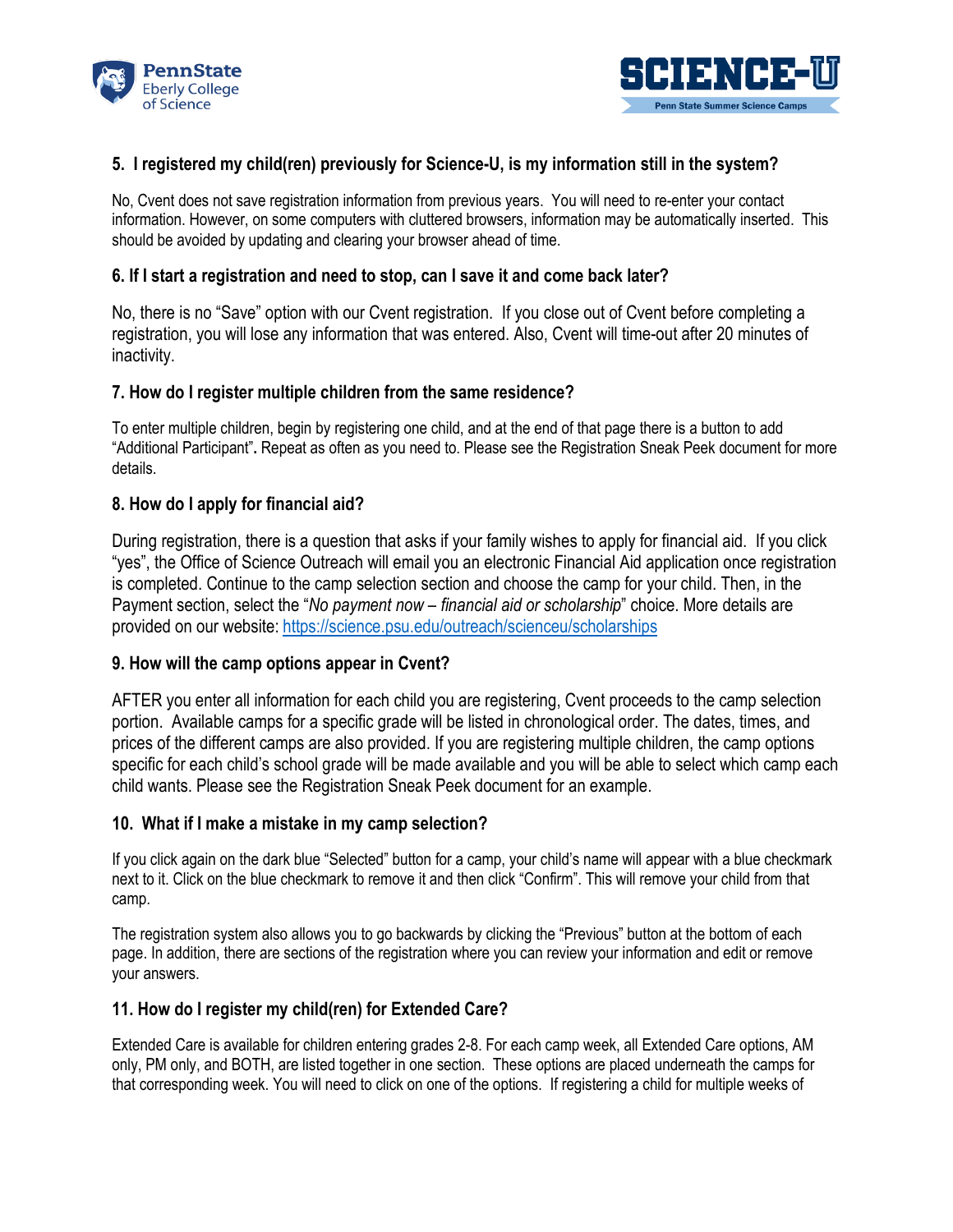



camp, you will need to select the desired Extended Camp option for each of those weeks. See the Registration Sneak Peek document for an example.

## **12. What happens if a camp capacity is filled?**

Each camp has a pre-determined capacity based upon our staff and space accommodations. If enough campers are registered to reach that camp's capacity, then the next option would be to register for the camp waitlist. The registration system will invite you to join a waitlist for a camp by adding your name and email. Campers will be moved from the waitlist to the camp as spaces become available due to camp cancellations. Campers on the waitlist are notified of opened spaces by email, in order of their registration time.

## **13. If my child is on a waitlist for a camp, do I have to pay for the camp or Extended Care?**

No, you do not have to pay to be on a waitlist. If a spot opens in a camp, waitlisted campers will be notified by email and asked if they want the spot. Once campers are moved from a waitlist to a camp roster, parents have two weeks in which to make their payment. Waitlist movement typically occurs in May or June.

Likewise, you do not have to pay for Extended Care. If Cvent takes you to the Payment screen in the registration system, simply select the "No payment now option" option. This will allow your child to stay on the Extended Care roster in case they get into the camp. If your child gets off the camp waitlist, we will invoice you for both the camp and Extended Care at the same time. If you do pay for Extended Care by credit card, we will refund your payment if your child does not get off the waitlist for that week's camp.

#### **14. How will I know my registration was successful?**

Once registration is complete you will receive a detailed email from Cvent. Save that email because you will be able to use it to modify your registration. Please do not respond to that email because it does not connect with our office. The contact for our office is [sciencecamps@science.psu.edu](mailto:sciencecamps@science.psu.edu) or (814)865-0083. More information will be sent to registered families closer to camp time.

#### **16. What if I forget to add a child or a camp to a completed registration?**

If you have completed a registration but need to make adjustments, please contact our office at [sciencecamps@science.psu.edu](mailto:sciencecamps@science.psu.edu) or at (814)865-0083. We can help with that! Please note that Cvent will not accept new registrations for a previously used email address. If you want to make a second registration for additional children, you will need to use a different email address, or contact our office.

#### **17. What are Science-U's payment and cancellation policies?**

As in previous years, our payment policy is as follows:

Full payment is due within two weeks (14 days) of your registration date. Camp spots will not be held if the full payment or a completed financial aid application is not received within 14 days; camp spots will be released, and your camper will no longer be registered.

Our current cancellation policy is subject to change but is as follows:

Cancellations made two weeks (14 days) prior to the start of the camp are fully refundable (less a \$50 administrative fee). Cancellations made within two weeks (14 days) of the start of camp will not be refunded. If the Office of Science Outreach finds it necessary to cancel a camp, participants will be issued an appropriate refund.